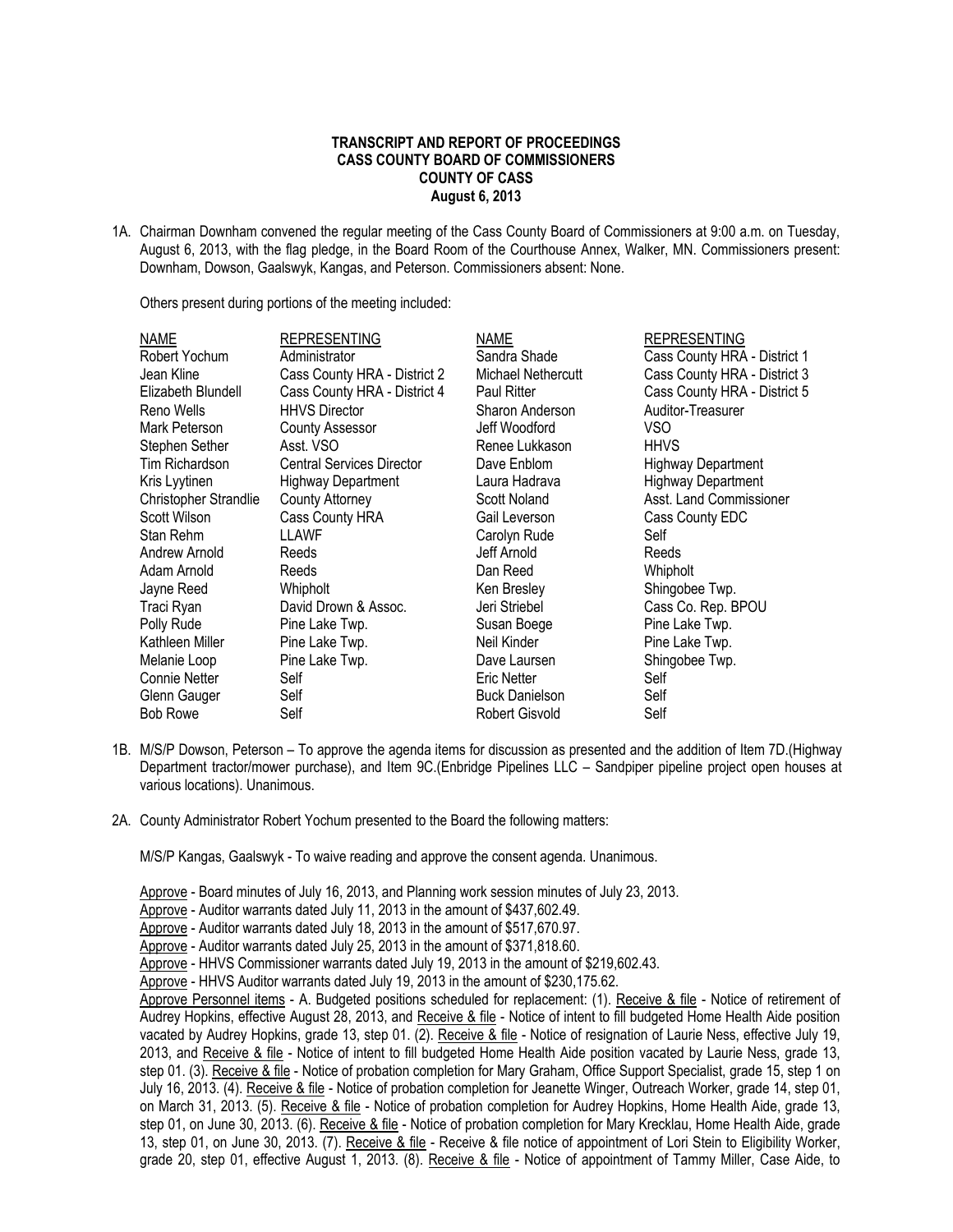Support Enforcement Aide, Grade 19, Step 4 effective August 3, 2013 and table filling of Case Aide, grade 16, step 1. (9). Receive & file - Notice of probation completion for Deb Shake, Home Health Aide, grade 13, step 01, on May 17, 2013. (10). Receive & file - Notice of completion of temporary appointment of Aimee Tabaka, effective July 16, 2013 as Office Support Specialist, grade 6, step 7 to assist in preparation of paperless process in Income Maintenance Unit and to appoint Katrina Miller, grade 6, step 1 as new temporary appointment for completion of paperless preparation. B. Positions scheduled for no replacement at this time: None. C. Other – 1. Authorize - Grade rating evaluation submission to Public Employment HR Consulting (PEHRC) for the position of HHVS Office Support Specialist Senior.

Approve licenses – Gambling - Northern Cass Ducks Unlimited - @ Moondance on September 19, 2013 - Tony Freeman, Turtle Lake.

Approve - Honeywell quote, replace two oil-fired water heaters with one propane water heater not to exceed \$15,000.00.

Approve - Assessor's Office Abatements: 2013 tax year - Linda Moga Aka Linda Sapp of Pike Bay Twp., 29-857-0051Class Change – Seasonal to Exempt.

Approve - Assessor's Office use of Wex fuel card for fleet cars with a credit limit amount of \$3,000.00.

Accept - Donations to Sheriff's Office - \$340.00 donation on behalf of Ronald Conner for the Sheriff's Office K-9 Program; \$850.00 from Sylvan Twp. for Lakes Area Dive Team.

Refer - Mississippi Headwaters Board 2014 budget request in the amount of \$1,500.00 to the Citizen Budget Committee for comment.

Receive and file - 2<sup>nd</sup> Quarter 2013 Foreclosure Report and 2<sup>nd</sup> Quarter 2013 Sales Activity Report.

Receive & file - Timber auction results, July 25, 2013 totaling 4,685.00 cords plus 76.40mbf saw timber totaling \$10,571.00. Receive & file - HHVS Cash Account Balance Comparison and Child Service Costs through June 2013.

Approve - Submission of a Statewide Health Improvement Plan (SHIP) Grant application to the MN Department of Health in cooperation with the Morrison, Todd, and Wadena Community Health Board in the amount of \$592,493.00.

Approve - Family Planning Special Project Grant in the amount of \$296,653.00 from MN Dept. of Health, and approve Cass County HHVS to act as fiscal agent.

Receive & file - 2<sup>nd</sup> quarter Planning and Zoning activity report

Approve - Amendment (Swift# PO#3000004129) (change expiration date to June 30, 2014) to MNDNR LCCMR 10-4h Conserving Sensitive and Priority Shorelands.

M/S/P Kangas, Gaalswyk – To award a contract for black dirt and seeding-new parking lot to Ryan Mills Landscaping not to exceed \$1,545.00. Unanimous.

| <b>Bid Amount</b> |  |
|-------------------|--|
| \$1545            |  |
| \$1600            |  |
| \$1650            |  |
| \$2634            |  |
|                   |  |

M/S/P Kangas, Gaalswyk – To award a contract for custom cabinets at Land Department Building to The Woodshed of Hackensack not to exceed \$3,900.00. Unanimous.

| Bidder                   | <b>Bid Amount</b> |
|--------------------------|-------------------|
| The Woodshed             | \$3,900.00        |
| Lampert's Cabinets, Inc. | \$6.536.99        |
| Nagel-Built Cabinets     | No bid Available  |

Receive & file - Notice of 2013 MCIT dividend in the amount of \$305,030.00.

Approve - HHVS Purchase of Service contract from 9/1/2013 to 8/31/2014 - Northland Early Childhood Agreement – no contract term changes; Community Health Board and Stellher Human Services for Maternal Infant Early Childhood Home Visiting.

Accept - Award of MN Department of Human Services Foster Care & Adoption Recruitment Grant in the amount of \$2,784.00.

3A. Chairman Downham acknowledged the public hearing notice for the adoption of Business Subsidy Criteria and asked for comments.

Auditor-Treasurer Sharon Anderson summarized the draft business subsidy criteria and reported the recommendation from an Ad-Hoc Committee of the Board (Commissioners Gaalswyk and Kangas) to adopt the same. No other persons requested to be heard.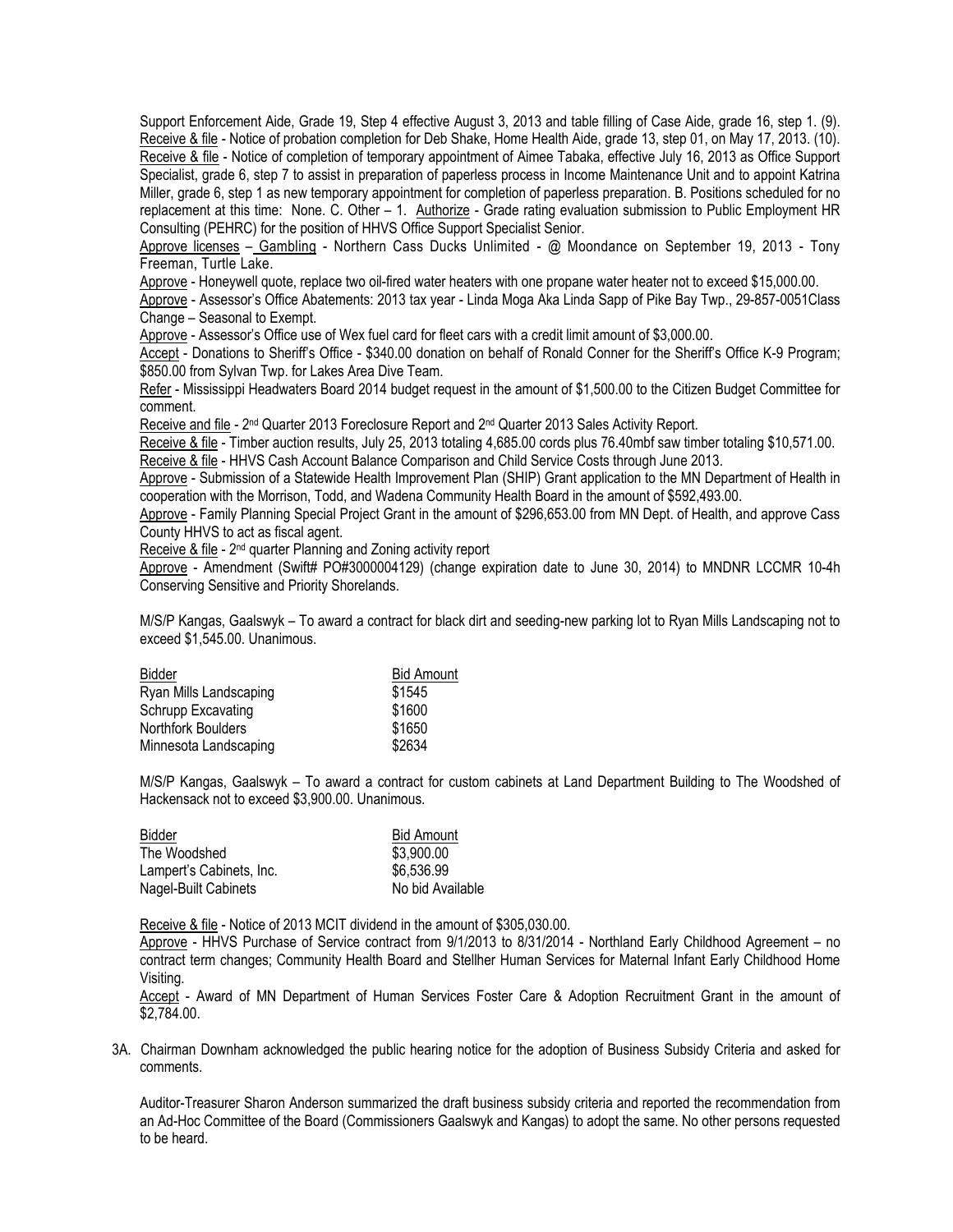Commissioner Kangas offered Resolution No. 30-13 and moved its adoption, and Commissioner Gaalswyk seconded:

## Business Subsidy Criteria Policy

WHEREAS, the Cass County Board acknowledges the need to respond to township requests to provide financial assistance to businesses in their township to further common economic and development objectives in Cass County; and

WHEREAS, Cass County through the Board of Commissioners established the Cass County Housing and Redevelopment Authority (HRA) in 1979, (Cass County and Cass County HRA hereinafter referred to collectively as the "County") in part to exercise statutory authority for certain economic development activities as granted under state law; and

WHEREAS, Minnesota Statutes 116J.993 through 116J.995 requires the establishment of business subsidy criteria before any new business subsidy can be provided; and

WHEREAS, Cass County has performed all actions required by law prior to the adoption of business subsidy criteria, including the holding of a public hearing upon published notice; therefore

BE IT RESOLVED by the Cass County Board as follows:

The County hereby adopts the business subsidy criteria described herein in fulfillment of the requirements of Minnesota Statutes 116J.993 through 116J.995.

## **General Statement of Policy**

It shall be the policy of the County to support the economic development initiatives of local units of government which preserve and improve the strength and stability of the local economy, or which reduce demands for government services. The policy is guided by four (4) fundamental principles:

- Assistance should be delivered through local units of government. Local units of government, cities and townships, should be the primary providers of economic development activities. The County will provide its business subsidy assistance working through local units of government, and only at the request and with the approval of local units of government. All requests for County participation should be accompanied by a resolution of support from the requesting township.
- Requests for assistance will be considered at no net cost to the County. Developers requesting assistance will be required to place funds in an escrow account with the County to cover the costs of creating the TIF District and completing the development work. Ongoing costs to cover administration will be addressed in the development agreement.
- Projects must further County objectives. All requests for assistance must demonstrate that the projects or activities will further one or more of the County's objectives identified as business subsidy criteria below.
- Assistance must be shown to be needed. All requests for assistance must demonstrate that assistance is necessary, and that there is a substantial likelihood that the project would not go forward without the business subsidy requested. The need for assistance shall be substantiated by the findings of the township entered into the public record in the resolution of support by the sponsoring township. Resolutions of project support by townships shall be presented in person by a representative(s) of the township at public hearings during which projects are considered by the County.

This policy identifies business subsidy criteria meeting the requirements of Minnesota Statutes 116J.993 through 116J.995 (the "Act") that the County will use to evaluate requests for tax increment financing districts outside of city boundaries.

#### **Business Subsidy Criteria**

Projects proposed for consideration must meet one or more of the criteria listed below (increase in tax base cannot be the only criteria satisfied by the proposed project):

• Quality Job Creation. The project will create or retain jobs which pay at least 110% of poverty level for a family of four wage rate, as published by the Minnesota Department of Trade and Economic Development, within two (2)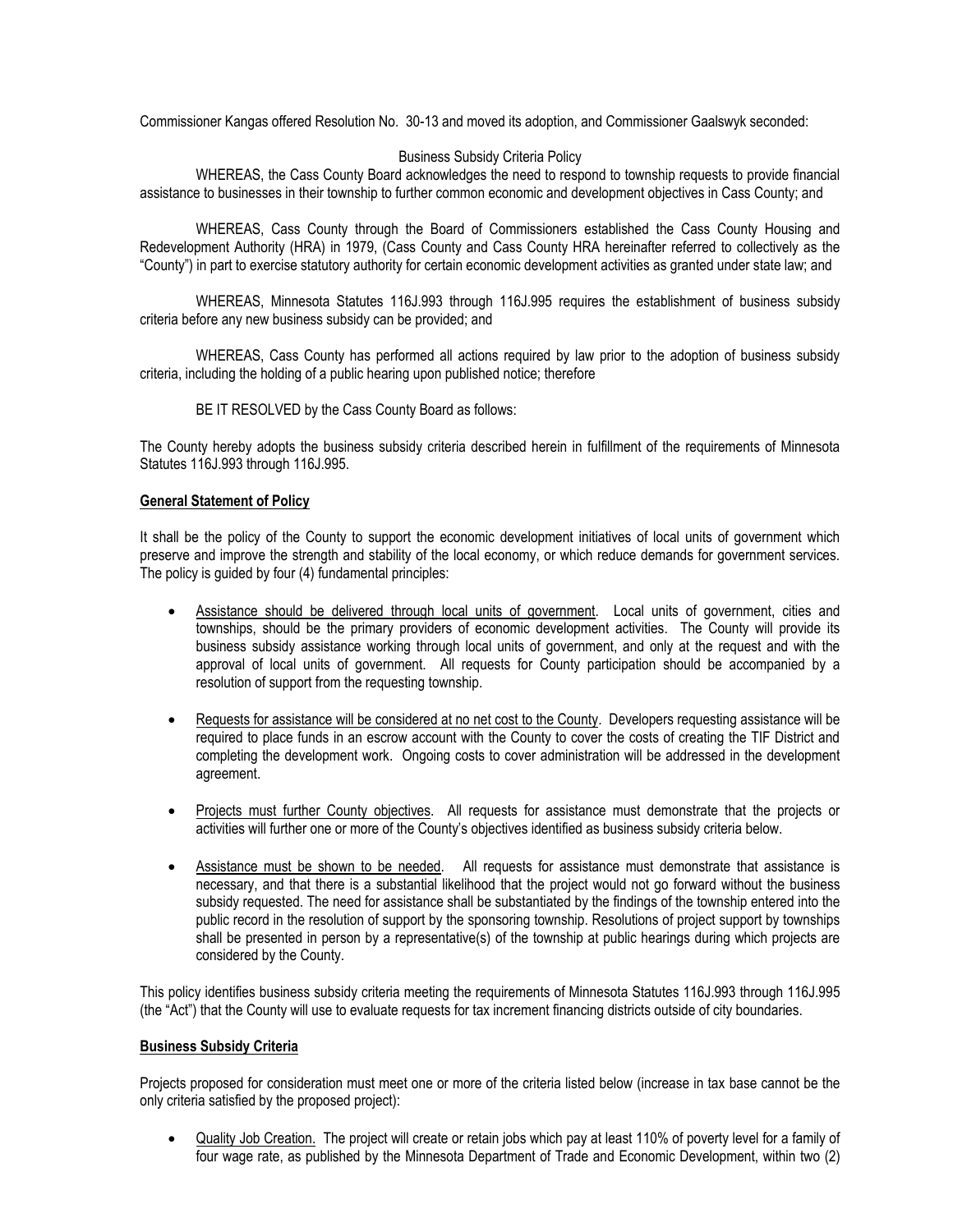years of the hire date. The County may take into account special circumstances of small or growth-phase businesses which have the clear potential to create high paying jobs in the future.

- Attraction or Retention of New Business. The project will attract or retain financially strong businesses with the potential for significant growth.
- Essential Services. The project will improve healthcare or other essential services or satisfy a health and safety need of the community.
- Tax Base. The project will increase Cass County's tax base and generate new property tax revenue.
- Prevention of Slum and Blight. The project will remove, prevent or reduce blight or other adverse conditions of the property, thereby protecting Cass County property values and the health, safety and welfare of the general public.

The County will not support the use of business subsidies when:

- The primary objective is the development of housing;
- The project will significantly and adversely increase demand for government services;
- The local unit of government does not support the project, or has not accepted the responsibility to assist or assign assistance to others for the project on behalf of the County in accordance with County requirements.

While authorized by Minnesota Statutes 469.1812 to 469.1815, Cass County will not consider requests for tax abatement as a business subsidy.

Resolution No. 30 -13 was adopted by majority vote: Downham, Dowson, Gaalswyk, Kangas, Peterson. Nays: None.

3B. Chairman Downham acknowledged the public hearing notice for proposed Redevelopment Project No. 6 (Reeds Distribution Center), the adoption of a Redevelopment Plan relating thereto, the proposed establishment of Tax Increment Financing District No. 6-1 and asked for comments. The hearing was conducted jointly with the Cass County Housing and Redevelopment Authority Board of Directors.

Auditor-Treasurer Sharon Anderson explained the hearing process and introduced project participants.

EDC Executive Director Gail Leverson and Adam Arnold of Reed's described the project for the construction of a warehouse distribution center for Reed's Family Outfitters at Walker, MN that will include 36,000 square feet of building to house larger items, customer pick up for the existing retail store at Walker, and general inventory for their online sales.

Traci Ryan from David Drown & Associates described statutory requirements and the Tax Increment Financing Plan as it related to the Reed's project.

Shingobee Township Supervisor Ken Bresley reported that Shingobee Township supports the Reed's Family Outfitters project by the resolution on file and asked Cass County to proceed in approving the project.

M/S/P Dowson, Kangas – To close the public hearing and request the Cass County Housing & Redevelopment Authority (HRA) consider action on the Reeds Distribution Center. Unanimous.

Cass County HRA Chairperson Jean Kline convened the HRA Board, unanimously approving on motion by Mike Nethercutt, second by Sandy Shade, Tax Increment Financing District No. 6-1, resolution on file in the official minutes of the HRA Board. The HRA Board recessed to another location to complete their scheduled meeting.

Commissioner Dowson offered Resolution No. 31 -13 and moved its adoption, and Commissioner Kangas seconded:

APPROVING THE CREATION OF REDEVELOPMENT PROJECT NO. 6, THE REDEVELOPMENT PLAN RELATING THERETO, APPROVING THE CREATION OF TAX INCREMENT FINANCING DISTRICT NO. 6-1, AND THE TAX INCREMENT FINANCING PLAN RELATING THERETO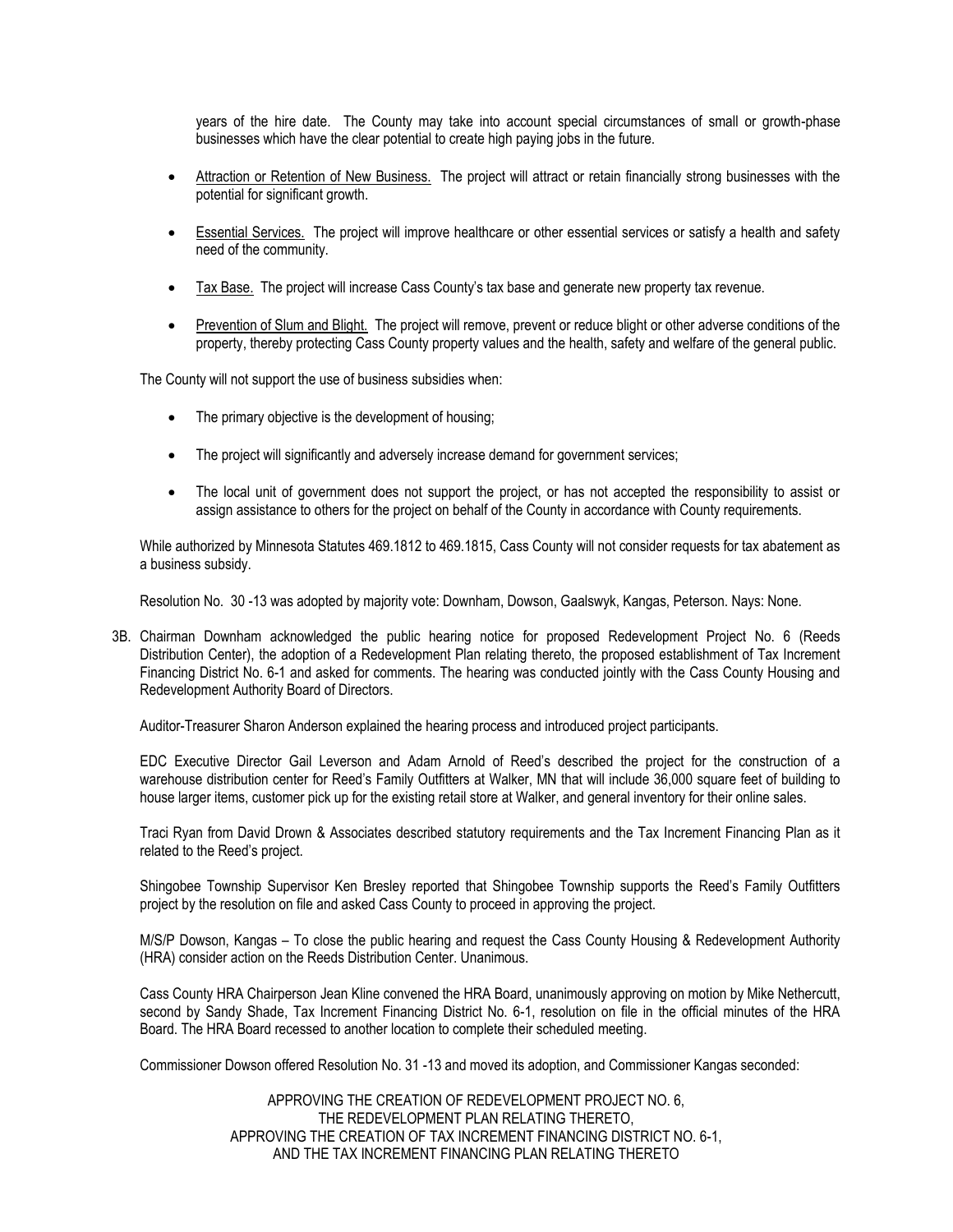## WHEREAS:

A. The Cass County HRA has requested that Cass County, Minnesota (the "County"), approve the establishment of Redevelopment Project No. 6 and the adoption a redevelopment plan relating thereto, and the creation of Tax Increment Financing District No. 6-1 and the adoption of a tax increment financing plan with respect thereto, under the provisions of Minnesota Statutes, Sections 469.001 to 469.047 and Sections 469.174 to 469.1799, inclusive, as amended (collectively, the "Act"); and

B. The Cass County Board has held a public hearing upon published notice as required by law.

NOW, THEREFORE, BE IT RESOLVED by the Cass County Board as follows:

- 1. Redevelopment Project No. 6 and Tax Increment Financing District No. 6-1. The county hereby approves the creation of Redevelopment Project No. 6, the Redevelopment Plan relating thereto, the creation of Tax Increment Financing District No. 6-1, the boundaries of which are fixed and determined as described in the Tax Increment Financing Plan relating thereto.
- 2. Tax Increment Financing Plan. The Tax Increment Financing Plan is adopted as the tax increment financing plan for Tax Increment Financing District No. 6, and the county makes the following findings:
	- (a) Tax Increment Financing District No. 6 is an economic development district as defined in Minnesota Statutes, Section 469.174, Subd. 12.

The reasons and facts supporting this finding are that the creation of the TIF District will result in increased employment and will preserve and enhance the tax base of Cass County.

(b) The proposed development, in the opinion of the county, would not occur solely through private investment within the reasonably foreseeable future and that the increased market value of the site that could reasonably be expected to occur without the use of tax increment financing would be less than the increase in the market value estimated to result from the proposed development after subtracting the present value of the projected tax increments for the maximum duration of Tax Increment Financing District No. 6 permitted by the Tax Increment Financing Plan.

The reasons and facts supporting this finding are that the owners of Reed's Family Outfitters have indicated that they will not move forward with the project in its current design or location if TIF assistance is not available to control costs and provide an acceptable level of return on the investment in the expansion project in this unstable market.

A comparative analysis of estimated market values both with and without establishment of the TIF District and the use of tax increments has been performed. Such analysis is included as Exhibit 5, indicates that:

- a. the increase in estimated market value of the proposed development is \$1,756,915;
- b. the present value of expected tax increments collected over the maximum duration of the TIF District is \$110,627; and
- c. the expected increased estimated market value of the site without the use of tax increment is \$300,000.
- (c) The Tax Increment Financing Plan for Tax Increment Financing District No. 6-1 conforms to the general plan for development in Cass County as a whole.
- (d) The Tax Increment Financing Plan will afford maximum opportunity, consistent with the sound needs of the county as a whole, for the development of the project area by private enterprise.
- (e) The reasons and facts supporting this finding are that the Authority's actions to assist private development in the TIF District will be limited to only actions deemed essential to permit development by private enterprise to occur within the project area.
- 3. Public Purpose. The adoption of the Tax Increment Financing Plan conforms in all respects to the requirements of the Act and will help fulfill a need to develop an area of the county, to provide employment opportunities, to improve the tax base, and to improve the general economy of the county and state and thereby serves a public purpose.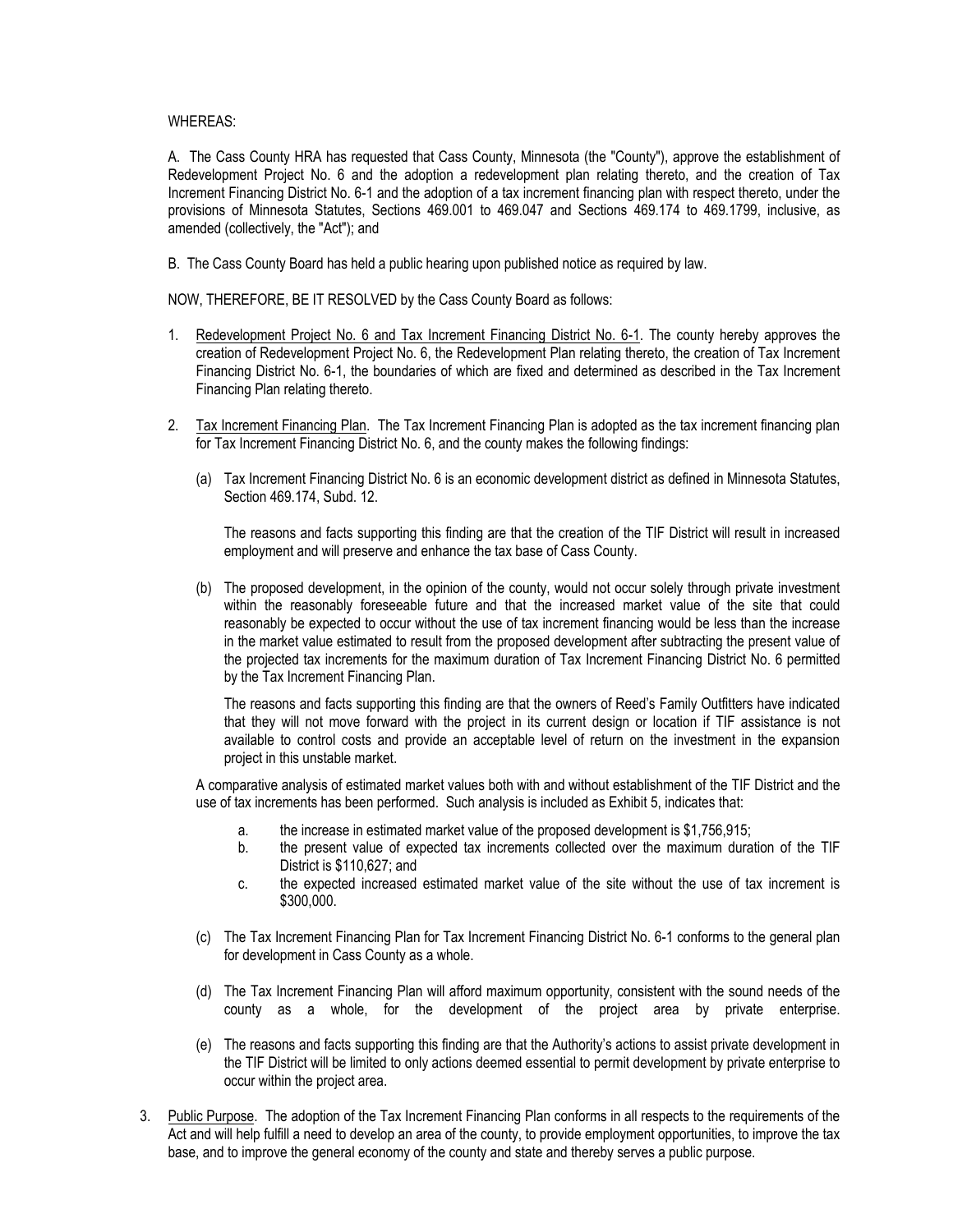- 4. Certification. The Auditor-Treasurer of Cass County is requested to certify the original net tax capacity of Tax Increment Financing District No. 6-1 as described in the Tax Increment Financing Plan, and to certify in each year thereafter the amount by which the original net tax capacity has increased or decreased in accordance with the Act; and the Executive Director of the Authority is authorized and directed to transmit this request to the Auditor-Treasurer in such form and content as the Auditor-Treasurer may specify, together with a list of all properties within Tax Increment Financing District No. 6-1 for which building permits have been issued during the 18 months immediately preceding the adoption of this Resolution.
- 5. Filing. The Cass County HRA Executive Director is further authorized and directed to file a copy of the Development Program and the Tax Increment Financing Plan with the State Auditor and the Commissioner of Revenue.

Resolution No. 31 -13 was adopted by majority vote: Downham, Dowson, Gaalswyk, Kangas, Peterson. Nays: None.

M/S/P Dowson, Gaalswyk – To refer the Cass County Business Subsidy Policy and the Tax Increment Financing Policy to an Ad Hoc Committee of the Board (Commissioners Gaalswyk, and Kangas). Unanimous.

4A. Veterans Service Officer Jeff Woodford introduced the new Assistant Veterans Service Officer Stephen Sether. Mr. Sether described his background and training to date. The Board welcomed Mr. Sether to Cass County.

Mr. Woodford updated the Board on recent activity by location, the transportation program, the Land Department flag dedication scheduled for August 08, 2013, and informed the Board that Ms. Emery temporary employment was completed on August 1, 2013. In the month of June 2013 Cass County distributed \$25,087.12 to qualifying veterans through the Minnesota State Soldiers Assistance Program which was the third highest in the State of Minnesota behind only the Counties of Hennepin and Ramsey. HHVS Director Wells added that Office Support Specialist Senior Jolene Frick is in training to provide additional office support to the Veterans Unit. No action necessary.

- 4B. County Team Leader Renee Lukkason discussed Minnesota Breastfeeding Awareness Month (August) which is celebrated in conjunction with World Breastfeeding Week worldwide August 1-7, 2013. The 2013 theme highlights the importance of providing support to breastfeeding families. Ms. Lukkason explained the activities performed by Cass County Health, Human, and Veterans Service specially trained public health nurses who have extensive knowledge, and experience assisting breastfeeding families. No action necessary.
- 4C. HHVS Director Reno Wells requested Board approval to enter into an agreement with Sicora Consulting in the amount of \$9,350.00 for organizational development for HHVS Supervisors. The program will be designed to identify skills, note strengths, and how the agency can provide quality customer service.

M/S/P Kangas, Gaalswyk – To approve an agreement with Sicora Consulting for organizational development program at Health, Human, & Veterans Services, not to exceed \$9,350.00. Unanimous.

5A. Assistant Land Commissioner Scott Noland presented an agreement with FSC/SmartWood. The agreement serves as a contract between Cass County and FSC/Smartwood to conduct the 2013 annual audit in the amount of \$7,720.00.

M/S/P Dowson, Peterson – To approve the 2013 FSC/SmartWood audit agreement as presented in the amount of \$7,720.00. Unanimous.

5B. Mr. Noland informed the Board of the recent confirmation that the Omnibus Legacy Bill Chapter 137 was signed into law during the regular 2013 legislative session, with appropriations available July 1, 2013. Mr. Noland explained that the funding is generated from a 3/8 of a percent state sales tax with no match of any Cass County levy funds. Cass County has been awarded \$500,000 to acquire key forest habitat that is open to the public for hunting, fishing, and the taking of game. The Land Department will now begin communication with numerous private property owners that have offered their land for sale to the public and the affected Townships.

Commissioner Kangas offered Resolution No. 32 -13 and moved its adoption, and Commissioner Gaalswyk seconded:

Lessard-Sams Outdoor Heritage Fund Grantee Resolution

BE IT RESOLVED that Cass County act as legal sponsor for the project contained in MN Laws 2013, Chapter 137, Article 1, Section 2, Subdivision 3(d) Protect Key Forest Habitat Lands in Cass County-Phase IV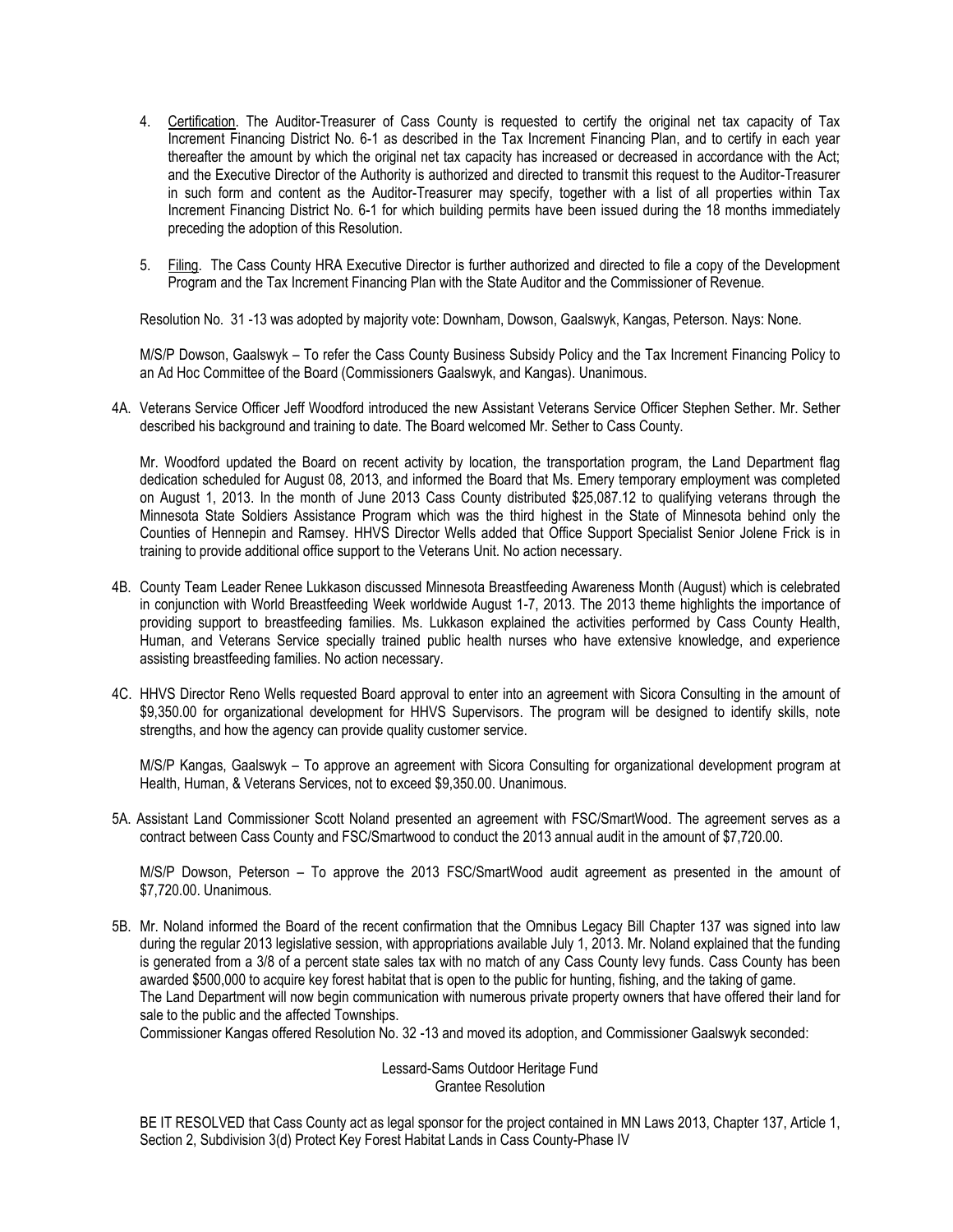BE IT FURTHER RESOLVED that Cass County has the financial capability to ensure adequate completion of the project and certifies that it will comply with all applicable laws and regulations as stated in the grant agreement.

NOW, THEREFORE BE IT RESOLVED that Joshua Stevenson, Cass County Land Commissioner, is hereby authorized to execute such agreements as are necessary to implement the project on behalf of the recipient.

Resolution No. 32 -13 was adopted by majority vote: Downham, Dowson, Gaalswyk, Kangas, Peterson. Nays: None.

5C. Assistant Land Commissioner Noland requested a fund transfer from the Land Department Reforestation Fund to the Environmental Trust Fund for reimbursement of certain LCCMR costs per a State grant agreement. In addition, Mr. Noland reported that an earlier Environmental Trust Fund #73 request of \$52,500.00 for a 35% match to a GIA ATV Trail in the Longville area will not be needed due to a recent land purchase using LSOHC Funds that will significantly reduce the trail construction costs.

M/S/P Peterson, Kangas – To approve payment from Land Department Reforestation Fund 71-032 to Environmental Trust Fund 73 to satisfy Interfund Payable related to LCCMR in the amount \$82,000.00 and amend the Environmental Trust Fund #73 project budget control as requested. Unanimous.

- 5D. M/S/P Peterson, Dowson To approve distribution of State "In Lieu" payment of \$1,047,186.77 and distribution of State "Wildlife Management Lands" payment of \$146,611.50 as presented. Unanimous.
- 5E. Mr. Noland requested the Board to amend the FSC certificate by excision of approximately 25 acres in Thunder Lake Township due to a request to expand an existing adjacent County fee owned gravel pit to facilitate County, Township, and private projects that require aggregates. Assistant Land Commissioner Noland reported that Thunder Lake Township has approved the request and that the current forest resource management plan identifies gravel pits as a necessary use of county managed forest land.

M/S/P Dowson, Gaalswyk – To approve removal of approximately 25 acres from the FSC Certificate in Section 3 of Thunder Lake Township 140, Range 26 contingent upon written authorization from the Planning Commission and reporting this action at the next FSC Audit scheduled in fall of 2013. Unanimous.

6A. Administrator Yochum acknowledged the public hearing notices regarding the request for revocation of road right-of-way located on Parcel ID#30-009-2201, north of State Trunk Highway #200 right-of-way lying within Government Lot 4, Section 9, Pine Lake Township 141, Range 29. The revocation request is dated May 28, 2013 from fee owners Stanley Rehm and the Leech Lake Area Watershed Foundation (LLAWF). In addition, Mr. Yochum reported receipt of a request dated July 16, 2013 from Pine Lake Township to transfer County road authority to Pine Lake Township. Pine Lake Township Supervisor Sue Boege presented a petition with 67 signatures in opposition of the revocation. Pine Lake Township Supervisor Kathleen Miller reported that the Pine Lake Township Board is unanimous in opposition to revocation and per the agreement drafted by the Township legal counsel (Troy Gilchrist) the Township intent is to maintain public access over an existing easement. Additional members of the audience speaking in opposition to the revocation and support for the Township request included: Neill Kinder, Eric Netter, Don Reed, and Susan Boege. Chairman of the LLAWD Tom Rogge and Stanley Rehm discussed their revocation request and possible alternatives. County Attorney Christopher Strandlie identified next step options to the Board under Minnesota statutes 163.11.

M/S/P Dowson, Peterson – To deny the revocation request dated May 28, 2013 from Stanley Rehm and the Leech Lake Area Watershed Foundation (LLAWF) to vacate County road right-of-way and further to authorize execution of an agreement to transfer the County interest in that part of former temporary Trunk Highway #34 – S.P 1106-01 and 1106-07 lying northerly of the existing northerly right-of-way of Trunk Highway #200 and lying easterly of the existing easterly rightof-way line of 16th Avenue NW located within Government Lot 4, Section 9, Township 141 North, Range 29 West, Cass County, Minnesota, said property being identified with Tax Parcel #30-009-2201 (the "Highway"). Unanimous.

7A. Highway Engineer Dave Enblom presented three responses to requests for proposals (RFP) for County Ditch #9 engineering services. Estimates were priced between \$24,000.00 to \$31,000.00 to design possible alternatives for ditch repair requested by petition. Mr. Enblom recommended tabling the RFP's responses for the purpose of discussing the same with petitioners and other affected parties.

M/S/P Kangas, Peterson – To approve the recommendation of Highway Engineer Enblom to table the three responses to requests for proposals for County Ditch #9 engineering services for the purpose of discussing the same with affected parties and report back to the Board at a later date. Unanimous.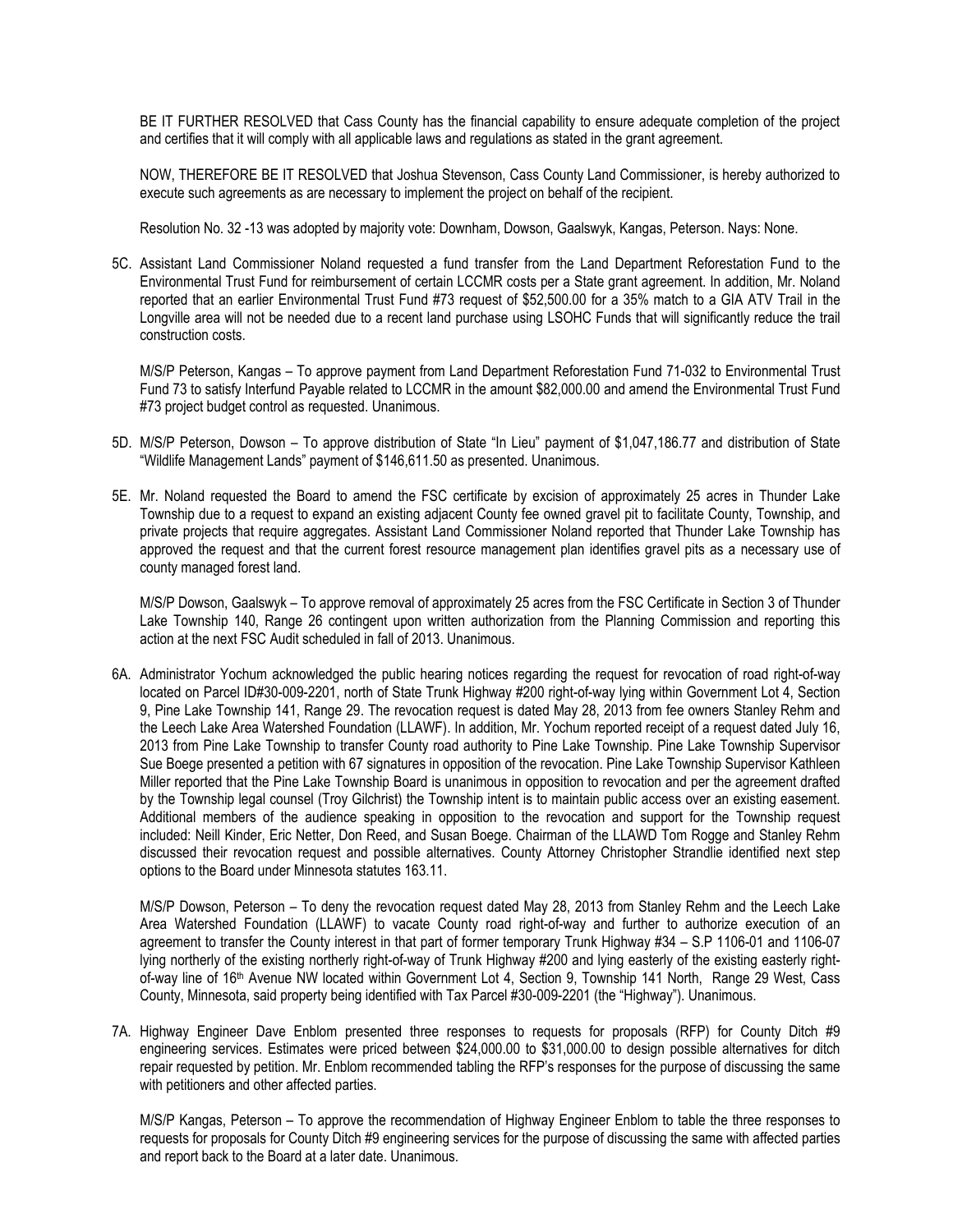7B. Mr. Enblom reported that the Leech Lake Band of Ojibwe has confirmed their participation of \$375,000.00 for replacing the Boy River Bridge on CSAH #8 per the memorandum of agreement with the County dated March 5, 2013.

M/S/P Downham, Dowson – To amend the memorandum of agreement dated March 5, 2013 with the Leech Lake Band of Ojibwe to include \$375,000.00 as the Tribal share and adding Cass County participation of \$8,792.00 (source of funds - County State Aid construction account) in addition to the County project administration estimate of \$100,000.00. Unanimous.

7C. Highway Construction/Design Engineer Laura Hadrava presented bids that were opened on Tuesday, July 30, 2013 for the Leech Lake Band cooperative projects (see memorandum of agreement dated March 5, 2013) of CR #143 reconstruction/paving and the CSAH 75 (Bingo Palace Road) trail. Ms. Hadrava reported that the bids submitted were considerably higher than anticipated by the engineer's estimate of \$1,067,863.35. Highway Engineer Dave Enblom explained that the County funding of the CSAH 75 (Bingo Palace Road) trail project is Environmental Trust Fund #73 money, and that an additional amount of \$47,219.45 from Fund #73 (due to the overbid) is necessary. Mr. Enblom recommended that the County share of the excess overbid of \$115,000.00 for the CR 143 project come from Highway Department 2013 operating budget or if necessary Highway Department fund balance.

Project No.: CP 2013-1(143), CP 2013-2(75), CP 2013-4(143) Engineers Estimate - \$1,067,863.35

| Bidder                       | Total Bid Amount | Percent Over/Under Estimate |
|------------------------------|------------------|-----------------------------|
| Casper Construction, Inc.    | \$1,363,625.00   | 27.70% Over Estimate        |
| Knife River Materials        | \$1,397,988.54   | 30.91% Over Estimate        |
| Anderson Brothers Const. Co. | \$1.465.363.27   | 37.22% Over Estimate        |
| Tri-City Paving, Inc.        | \$1,544,999.23   | 44.68% Over Estimate        |

M/S/P Kangas, Peterson – To award bids for the Leech Lake Band cooperative projects of C.R. 143 (reconstruction and paving), and CSAH 75 (Bingo Palace Road) trail to Casper Construction, Inc. in the amount of \$1,363,625.00 contingent upon confirmation from the Leech Lake Band of Ojibwe of their financial contribution, further, to authorize up to an additional \$47,219.45 from Fund #73 for the County commitment to the CSAH 75 trail project (increased to \$173,000.00), and further, to authorize up to an additional \$115,000.00 for the County commitment to the CR 143 project from the Highway Department 2013 operating budget, or if necessary, Highway Department fund balance. Unanimous.

7D. Mr. Enblom reported that the Highway Department demonstration of a New Holland Model TS6.125 tractor with a Diamond bat-wing mower has been successfully completed per Board action of July 16, 2013. Engineer Enblom indicated that a rental from the dealer for the 2013 season is not available and no alternative to avoid sales tax at this time is available. Mr. Enblom explained the benefits of keeping this unit in service in 2013 and also informed the Board that the Highway Department has competitive bids on file.

M/S/P Kangas, Gaalswyk – To approve amending the July 16, 2013 Board minutes by authorizing the Highway Department to purchase the New Holland Model TS6.125 tractor with a Diamond bat-wing mower in 2013 not to exceed \$75,774.38. Unanimous.

8A. Auditor-Treasurer Sharon Anderson presented July 23, 2013 meeting notes of the Leech Lake Liaison Committee of the Board (Commissioners Downham, Dowson) regarding the Leech Lake Band applications for trust land status of Antler's Ridge located in Shingobee and Turtle Lake Townships and the World of Christmas property located in Shingobee Township. Ms. Anderson presented a draft response to the Leech Lake Band of Ojibwe regarding the World of Christmas trust land application dated July 11, 2013.

M/S/P Dowson, Kangas – To approve the draft response addressed to the Leech Lake Band of Ojibwe regarding the World of Christmas trust land application dated July 11, 2013. Unanimous.

Ms. Anderson presented a draft response to the Bureau of Indian Affairs notice dated July 11, 2013 regarding Antler's Ridge (consisting of 89.31 acres) in Shingobee and Turtle Lake Township. Area resident Bob Rowe requested consideration of alternate access routes. President of Breezy Point Homeowners Association Robert Gisvold expressed concerns of the neighborhood with the trust land application. The Board discussed jurisdiction of the present land use regulations.

M/S/P Dowson, Kangas – To approve the draft response addressed to the Bureau of Indian Affairs regarding the Antler's Ridge trust land application dated July 11, 2013. Unanimous.